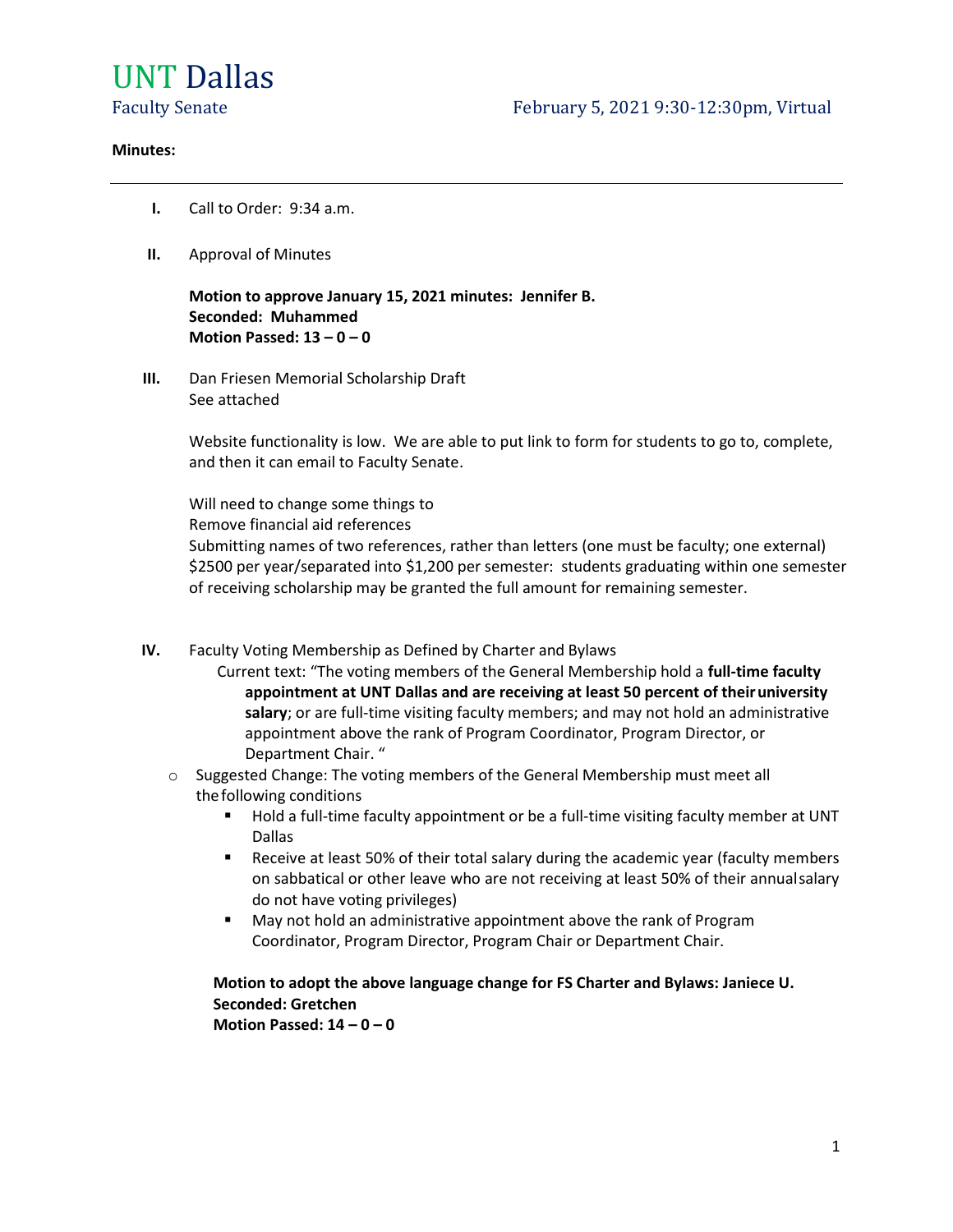

# V. Annual Administration Evaluation (Boyd)

Presentation by Wanda Boyd Assistant Vice Chancellor of Equity, Diversity and Inclusion and Executive Director of HR

360 Administration evaluation: Wanda spoke with President Mong and he is supportive. Things that need to be addressed: Timeline – when would this roll out? Gallup survey is happening; important to avoid conflicting times.

Questions to consider for implementing 360 reviews: When is it done? Who will do it? Who will review it? How do we not tie it to performance? Who owns the information to enact change?

Wanda requested information from UNT; they gave her some information – but does not have a lot of specific information yet.

#### Discussion:

- Best practices suggest to use a 3-question battery on 360 reviews:
	- Rate supervisors on: Responsiveness Honesty
		- **Competency**
- One hypothesis as to why faculty do not respond to Gallup survey as much as staff. Possibility is that faculty do not view the Gallup Survey as a helpful tool to improve the university or departments.
- Will create ad-hoc Faculty Senate committee in helping to determine what tool looks like; not meant to be punitive; goal to have these items documented
- Faculty have 360 reviews they are evaluated by students, supervisors, and colleagues? Why aren't 360 reviews conducted for all administrators/staff? – Question: who should the 360 include?
- A 360 provides an anonymous way to provide feedback and not worry about repercussions; just as our students have the same ability to do so for professors.
- As faculty, our students provide feedback and administrators use the information in their evaluations; but faculty do not like it; one way to keep from being punitive is that scores are not used.

Wanda: Important to construct the questions in a way so that it is pertinent to the person conducting the review. Question of when do you cut if off? Who is included?

Are the administrators on board with this?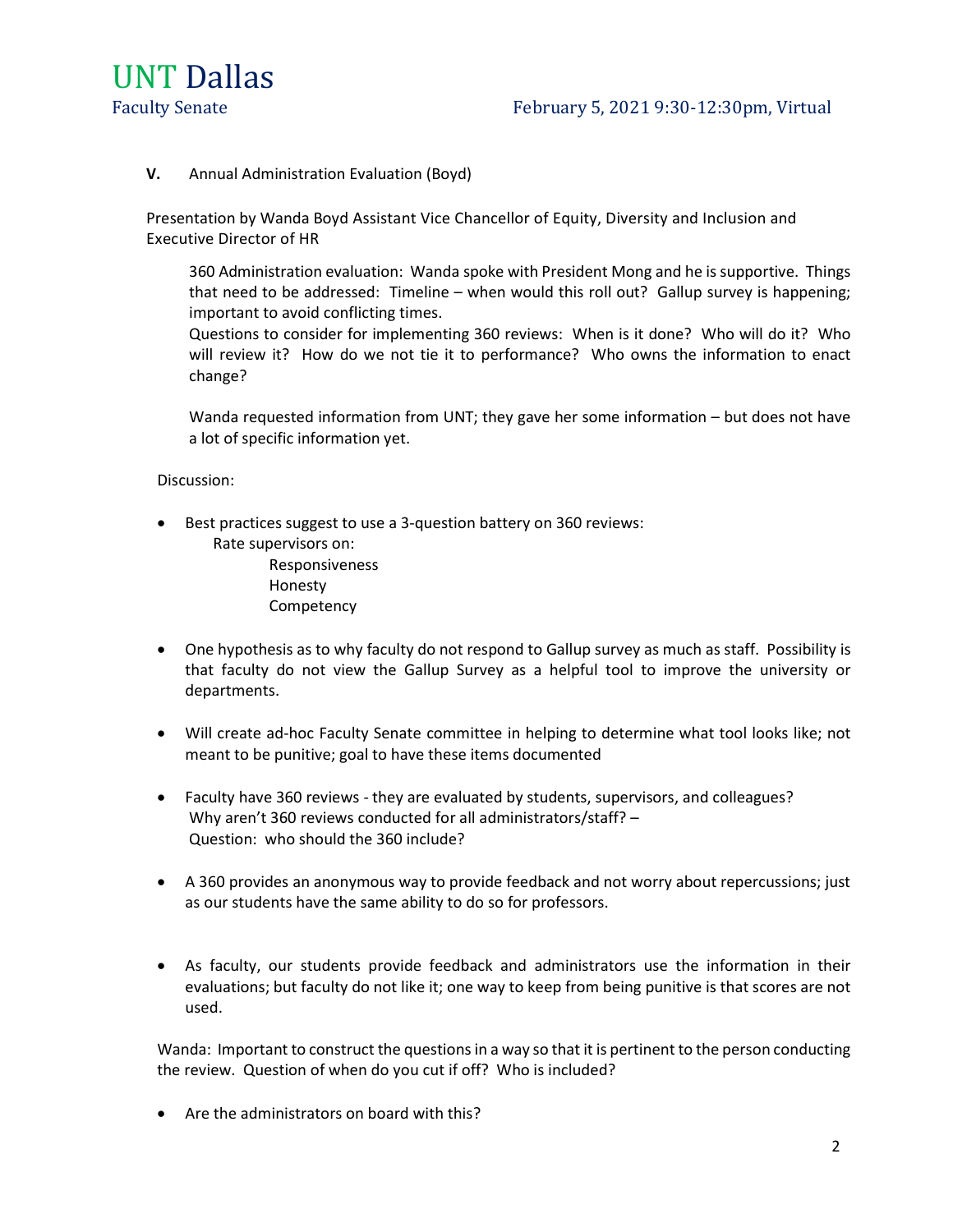UNT Dallas

# Faculty Senate Faculty Senate February 5, 2021 9:30-12:30pm, Virtual

Aaron: When they were approached, they were shocked, but they are on board. They are open to it; not openly excited – but once they see the actual tool; that could change.

Wanda: Careful how we communicate – clearly define the purpose – will help with expanding the buy-in. Wasn't hit with negativity; so we can start this work.

 Equity and power-distribution: We receive feedback from our students; meant to empower students and to provide feedback to faculty. Faculty too need to feel empowered; that we have equity to give feedback to our supervisors. Parallel process between faculty and administrators. In the system, the outcome should carry certain weight so that is it not simply dismissed.

Wanda: Two important items to consider:

- Under public information requests and open records this is discoverable (keep in mind)
- $\bullet$  If we roll tool out and data who do we tell? And how?

Requested Wanda to co-chair the ad hoc committee. Faculty have expertise in survey design; but not all faculty have HR expertise.

Wanda: at most co-chair will make more sense. "I certainly want to be involved."

 RE: What do we do to that info. Our student info goes straight to our bosses. This information should go straight to their boss.

Wanda: Looking forward to the work; Important to outline goals and objectives and strategy. Look forward to getting with the ad hoc committee for next steps.

- VI. Segal Report Update (Boyd)
	- **Compensation Study (Segal was company hired to do study)**
	- **Conducted interviews with stakeholders (Pres. VPs, and others)**
	- **Review of compensation principles**
	- Benchmarks to price
	- **Appropriate survey sources**
	- **Performed Variance Analysis**
	- **EXECRED** Created Salary structure
	- **Assigned jobs to structure**
	- **Employee cost analysis**
	- **Evaluated pay guidelines**
	- Reviewed current tools and processes

Findings:

- Not a good methodology behind pay decisions
- Campuses were different/however some positions could be better aligned
- Need to create consistent job descriptions (maintenance)

Dept heads will:

- Review data
- **Develop action plans**
- **EXTERG** Create pay guidelines to help us move forward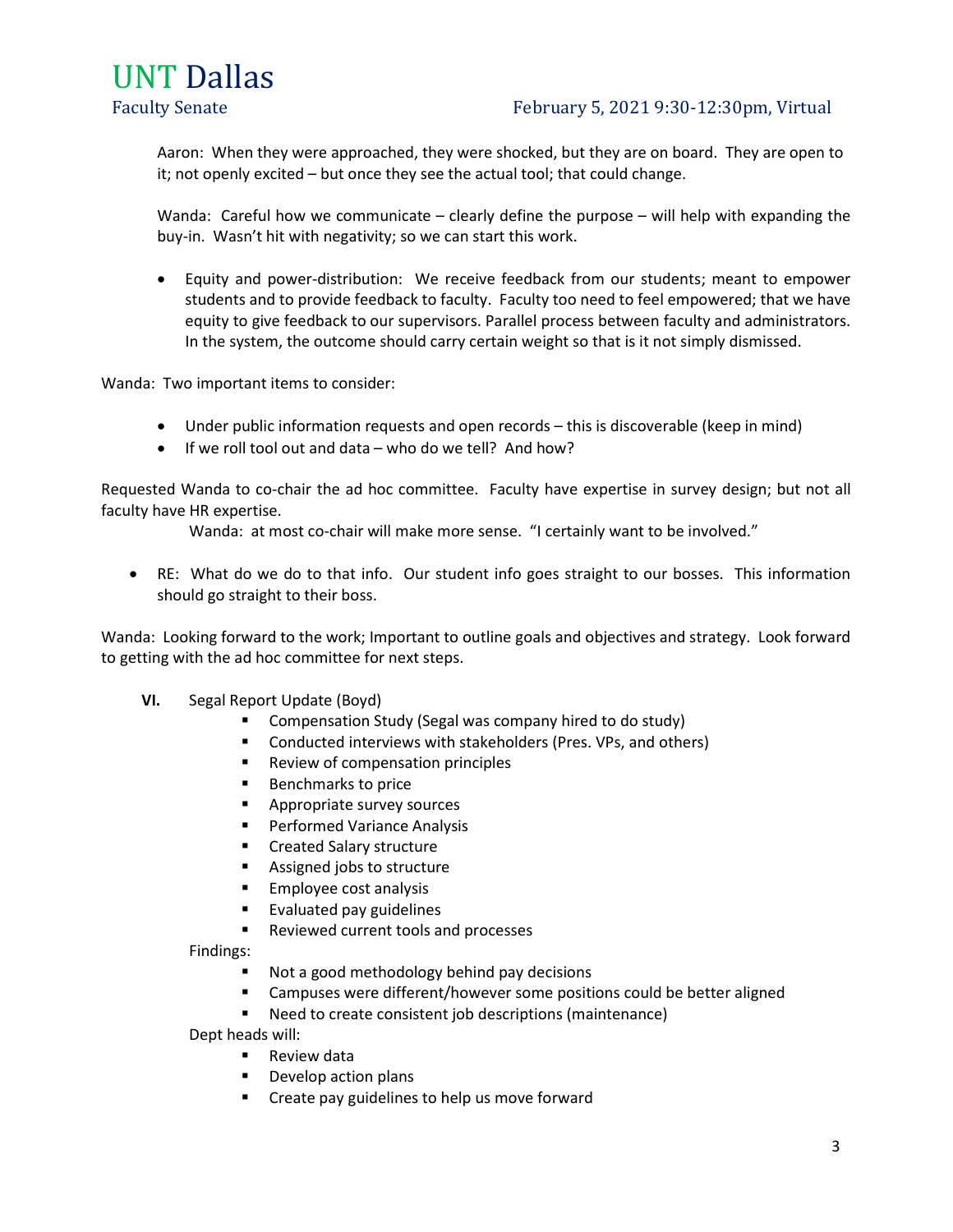# UNT Dallas

# Faculty Senate February 5, 2021 9:30-12:30pm, Virtual

Questions from Faculty Senate to Wanda:

- Can we see the questions of the Segal Report?
	- **Will check**
- Who are the stakeholders? Did they include faculty?
	- Hope so. Will check
- Did the study look at the impact of frozen salaries in term of consumer price index in DFW? ■ Will check
- Is there a timeline for when changes will take place?
	- Has not been established yet.
- Where did Segal go to gather data to make comparisons/collect data?
	- That will be shared in the reports
- Is there a way we can get access to the full report?
	- Wanda hears clearly that we feel we have been excluded in the past and she wants to make sure faculty are included. She will seek to find out how to get the report to faculty. She will ask for the full report.
- Did this report get done in time to get changed factored into the upcoming legislature?
	- Believes it has been done in time
- Were the comparison universities chosen are they the same for administration, staff, and faculty?
	- **Those answers are available; report will speak to that. Will schedule delivery of Segal** Report.
- VII. Annual Tenure Dossier Training (update)
	- o Provost Stewart will hold a general training. Dean of LAS has sent out training schedule Not yet from HS School of Business – sent out documents 1/17 – no training so far Meeting this afternoon – so may be addressed. Education – discussed at staff meeting; but not scheduled yet College of Law – not sure; but will follow up with tenured faculty
- VIII. IRB Ad-Hoc Committee Report (Chandler)

Presentation by Iftekhar Amin: re: the creation of the IRB

Held January 26 meeting – invited Alecia Brossette to address comments and questions regarding: Faculty desire to develop an independent IRB

Asked if creating an independent IRB was possible. Alicia stated it is a personnel issue. A new salary would be approximately \$80,000 compensation. Currently working with NT HSC IRB – cost is significantly lower than having an independent IRB.

 All tenure track or tenured faculty rely on IRB for research. There is a need for student research; we also have a new pre-med program.

Committee agreed about need for independent IRB – what are the options? We need faculty members to get into the process of IRB – they need members to serve on IRB board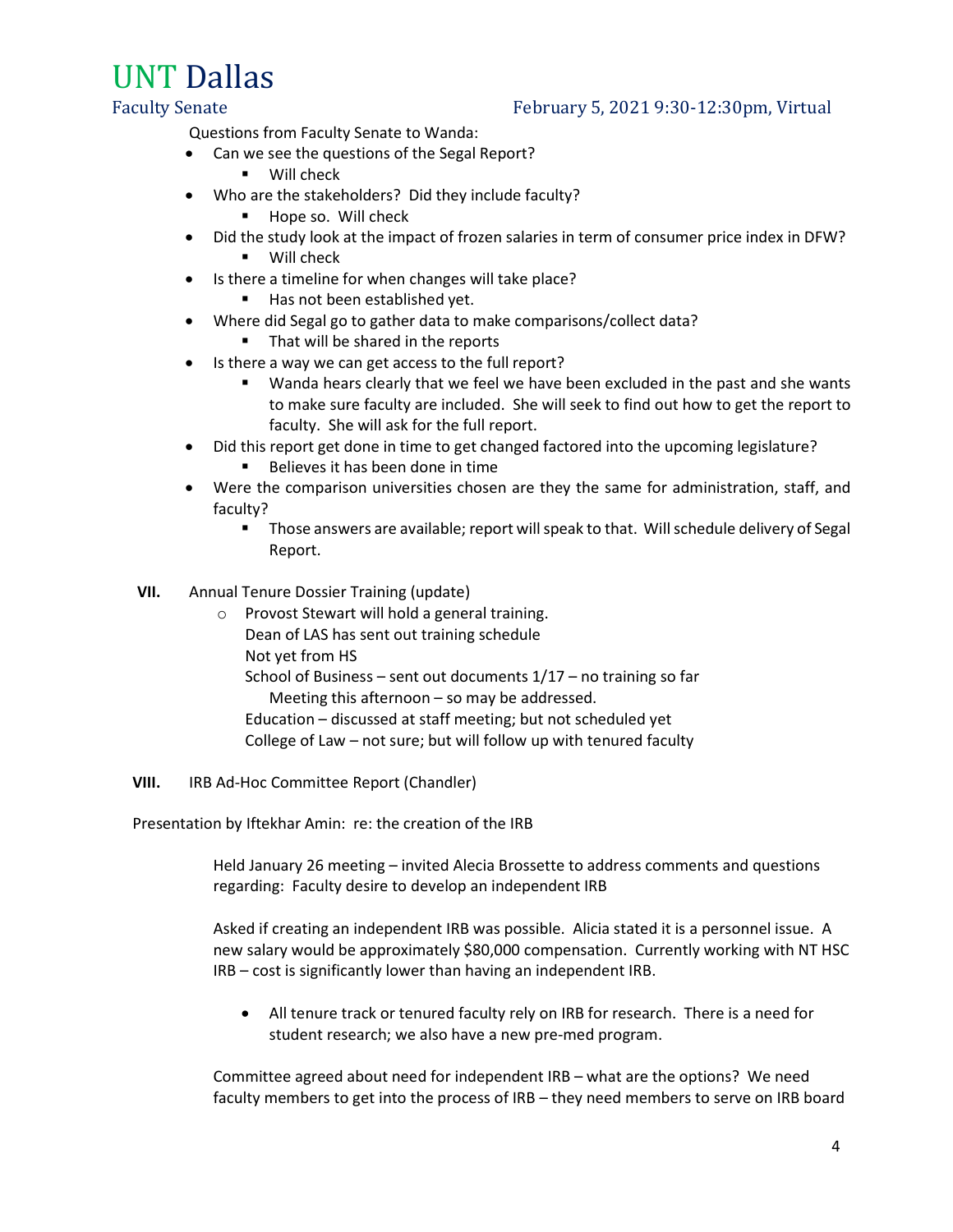

# Faculty Senate February 5, 2021 9:30-12:30pm, Virtual

to build knowledge of the process. We need more training to our IRB. Encourage faculty members from a broader group to participate in IRB from different backgrounds; not just social science or life sciences. One issue Alicia brought up is a lack of participation in IRB trainings that has caused cancellation of trainings.

Comments from Faculty Senate:

- The problem in IRB is the delays the reviewers cannot get through the process in a timely manner. In other universities, this IRB reviewers only do that – they do not have other responsibilities.
- As an example recent IRB proposal submitted in August has still not been approved as of today (Feb. 5). It was given to different reviewer who appears to not have seen the first review or the changes submitted as a response to the first review.
- If it cost that amount; then the university needs to find the money to do so  $-$  as this is a vital part of the university.

The committee was tasked to see if we should propose an independent IRB– we can vote to expand their responsibilities.

History of IRB: First with UNT Denton; then began to delay; so we moved into current coalition.

Dr. Amin: To Alicia's point, if we have more people (broader fields) involved in IRB process – we have people on the committee who are trained.

- Many Senators are hearing from constituency that an independent IRB needs to be done immediately – not spend a lot of time on committee to study
- IX. Mental Health Training (Chapple)
	- o Checklist

 Dr. Chapple's office is receiving a large number of concerns from struggling faculty. Wants to encourage us to reach out to colleagues.

o Teresa Espino and Allison Scott Presentation

Allison Scott and Teresa Espino presented "Caring for your Mental Health While Working from Home"

Important to recognize stress is being felt at different levels by faculty; How to counteract the stigma associated with therapy that students and colleagues express?

Presentation can be presented to departments to reach faculty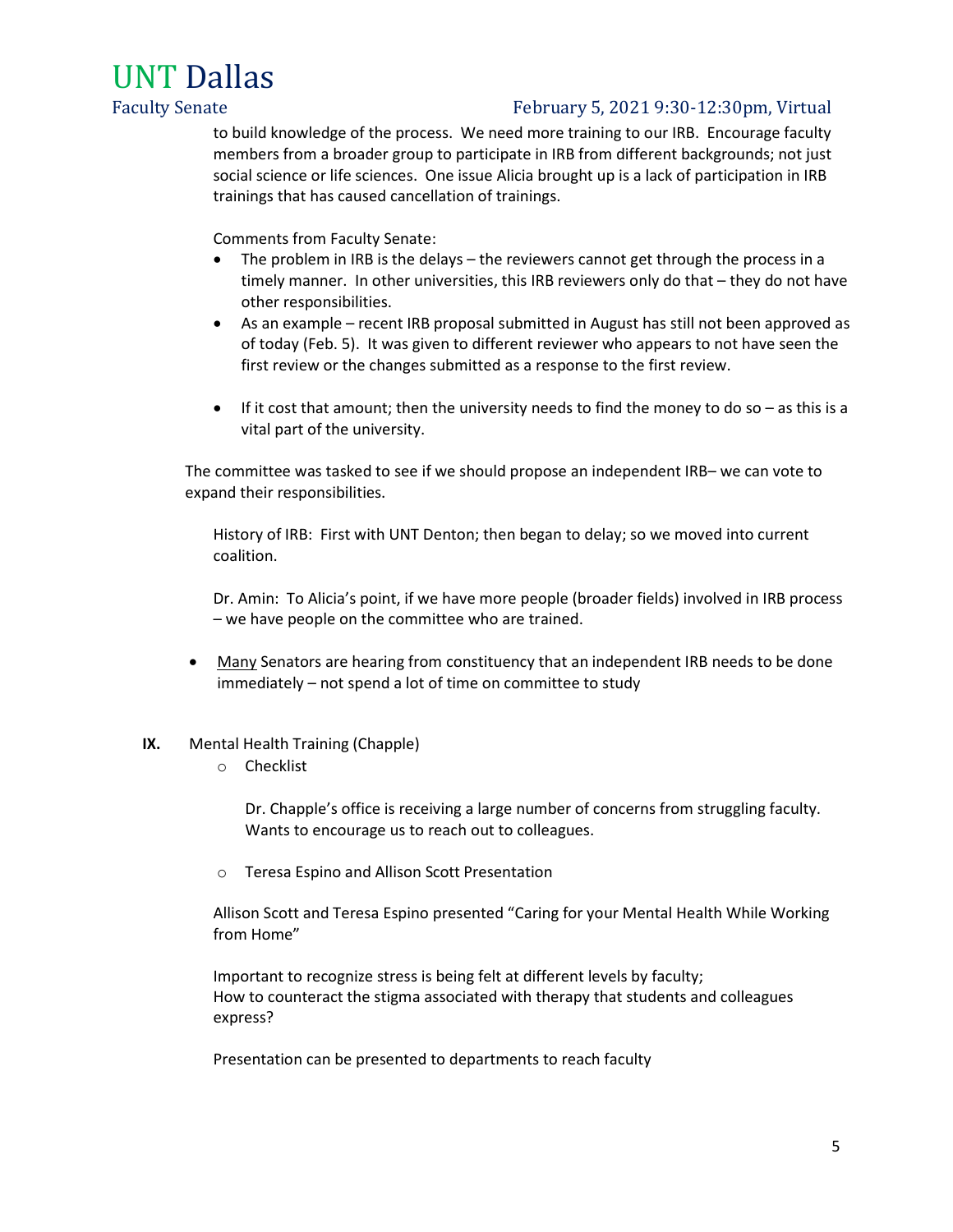

- X. Final Exam Schedules Post Dates
	- o Final exam schedule should be posted when the new schedule for registration is posted (Stewart)
- XI. Order of Business
	- o Nominations and Elections Committee Update (Janiece Upshaw)

Nominations & Elections Committee – self-nominations; 4 non-Faculty Senate faculty need to be appointed by President; (Janiece, Muhammed, Walt – 3 FS members appointed in Jan. mtg.)

4 faculty self-nominated themselves:

- Gabe Otteson (1/17/21) Visiting Lecturer, Communications LAS
- **Michael Noyes (1/17/21) Lecturer, Criminal Justice, LAS**
- **UPICH SURFY BURKET (1/18/21) Assistant Professor, Educational Leadership, Education**
- **Scott Grimes (1/26/21) Visiting Lecturer, Life and Health Sciences, LAS**

Motion to nominate Gabe Otteson to the nominations & elections committee: Janiece U. Seconded: Walt Motion passed:  $12 - 0 - 0$ 

Motion to nominate Michael Noyes to the nominations & elections committee: Janiece U. Seconded: Walt Motion passed:  $12 - 0 - 0$ 

Motion to nominate Jerry Burkett to the nominations & elections committee: Janiece U. Seconded: not seconded

There was no motion made to nominate Scott Grimes to the nominations & elections committee.

Motion to move forward with the five members 3 FS (Walt B.; Janiece U.; Muhammed Y) and 2 Faculty ( Gabe Otteson & Michael Noyes): Janiece U.

Seconded: Jennifer B. Motion passed:  $12 - 0 - 0$ 

o Institutional Effectiveness Nominations (Janiece Upshaw)

Motion to propose the Faculty Senate President nominate faculty members (1 per school) to the committee, known formerly as the Institutional Effectiveness Committee, as needed: Janiece U. Seconded: Walt B. Motion Passed:  $14 - 0 - 0$ 

XII. Ad Hoc Committees Creation o COVID Impact on T&P Criterion (Bartula)

Motion to create ad hoc committee to discuss COVID Impact of T&P: Richard Second: Jennifer B. Motion Passed: 12 – 0 – 0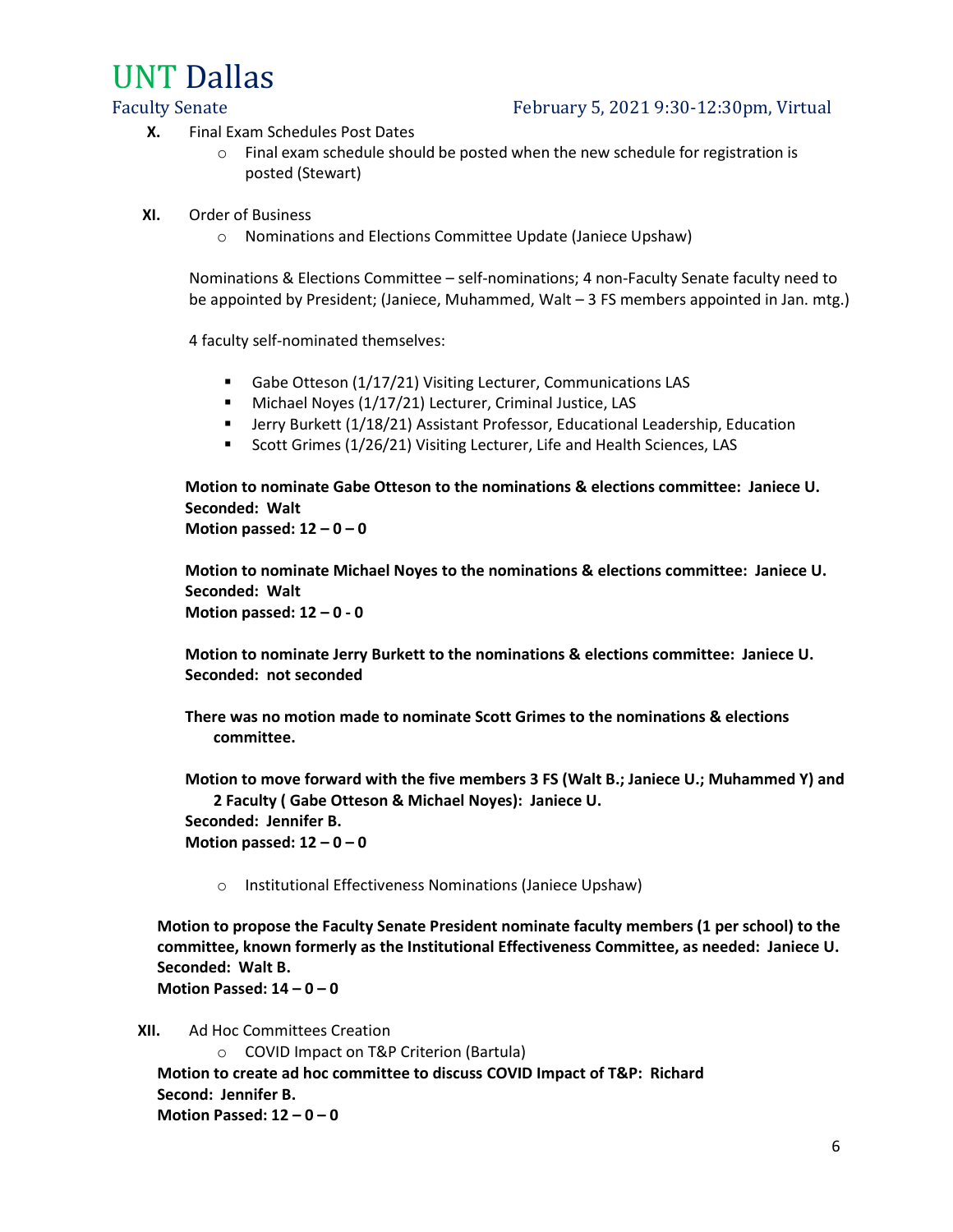

o Ad-Hoc to Create Full Promotion Guidelines

Motion to create ad hoc committee to create Full Promotion Guidelines: Walt B. Seconded: Muhammed Y.

Discussion: Who would be eligible to be on committee? Tenured and tenure-track faculty

# Motion Passed:  $11 - 0 - 1$

o Annual Evaluation of Administration

Motion to create an FS ad hoc committee to review Annual Evaluation of Administration; with five voting members from FS and Wanda Boyd, Executive Director of HR, as ex-officio co-chair: Walt B. Seconded: Arxer

Motion Passed:  $11 - 0 - 1$ 

- XIII. Standing Committee Updates
	- o Academic Affairs
		- **EXECONTERGY CONTINUITY CONTINUITY CONTINUITY** Continuing to revise the faculty handbook
	- o Faculty Work Life Sara – continuing to work on document – includes changes people have suggested Will have to Senate in March
	- o Library
		- **New version of faculty survey**
	- o Instructional Technology
		- No report
- XIV. ED&I Update (Baggerly) Table to March
- XV. Gallup Reasons Why (update) Table to March
- XVI. Other Business

 Need to discuss Faculty Awards Faculty Retirement – how to address as Faculty Senate Pushback from OGC about creating a new title; so important to consider when writing policies with new titles